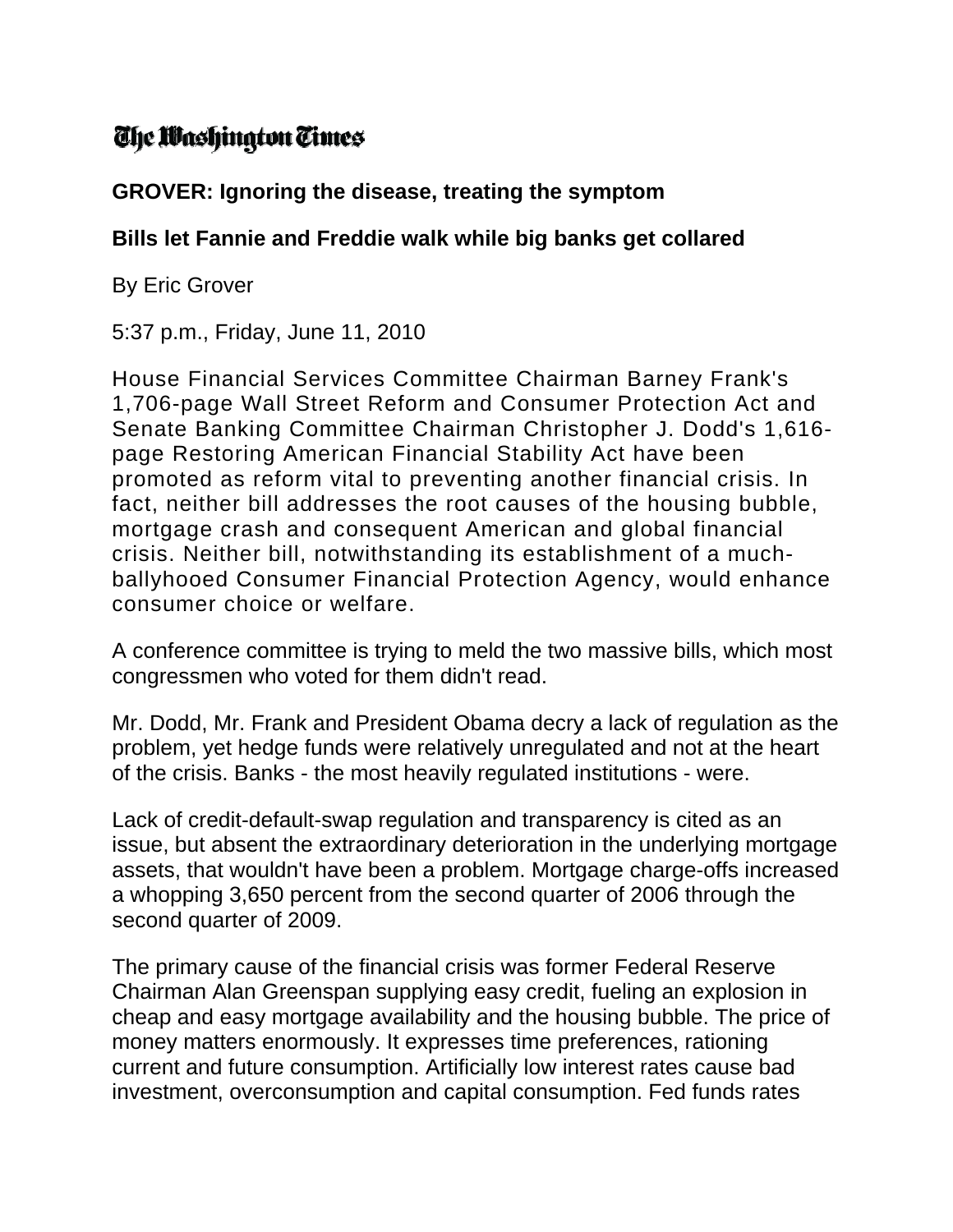were negative from 2001 through the first half of 2005. Mr. Dodd's and Mr. Frank's putative reform would do nothing to rein in the Fed.

"Maestro" Greenspan's mispricing of credit was not the sole problem. The politicization of credit and government systematically weakening credit underwriting criteria spurred demand, risky mortgages and housing inflation. The Community Reinvestment Act was used to cudgel banks into making loans to politically favored borrowers that wouldn't have been made on their economic merits. And every year, Washington mandarins ratcheted up demands that government-sponsored enterprises Fannie Mae and Freddie Mac gut credit standards to increase homeownership.

In 2004, Mr. Frank dismissed suggestions that a credit problem was brewing in Fannie and Freddie, instead worrying that they weren't being aggressive enough. The Department of Housing and Urban Development instructed Fannie and Freddie that 45 percent of homebuyers whose mortgages they purchased between 2005 and 2008 should be of "low and moderate income," 32 percent come from "central cities, rural areas and other underserved areas," and 22 percent be "very low-income families or families living in low-income neighborhoods." Fannie and Freddie aggressively bought and guaranteed mortgages they wouldn't have if they had been private-sector enterprises free to fail. The American Enterprise Institute's Peter Wallison notes that almost two-thirds of bad mortgages in the system were bought by government agencies or required by regulation.

Consumer credit is more politicized now than ever. Since 2008, Fannie and Freddie have operated as government conservatorships, sucking up taxpayer dollars to buy, guarantee and prop up shaky mortgages. Serious reform would break up and privatize them, letting the resultant pieces sink or swim in the market.

Much ado has been made about Goliath financial institutions too big to fail. It's not clear, however, that a normal bankruptcy process couldn't unwind a behemoth such as Citi. That said, the market and bank management think Washington will treat the failure of any of the top 10 financial institutions as posing a systemic risk to the financial system, and act accordingly.

A corporatist regime reigns where the chief executive officers of America's largest banks' primary masters are Timothy F. Geithner, Ben S. Bernanke and Mr. Obama, rather than their customers and shareholders. That Bank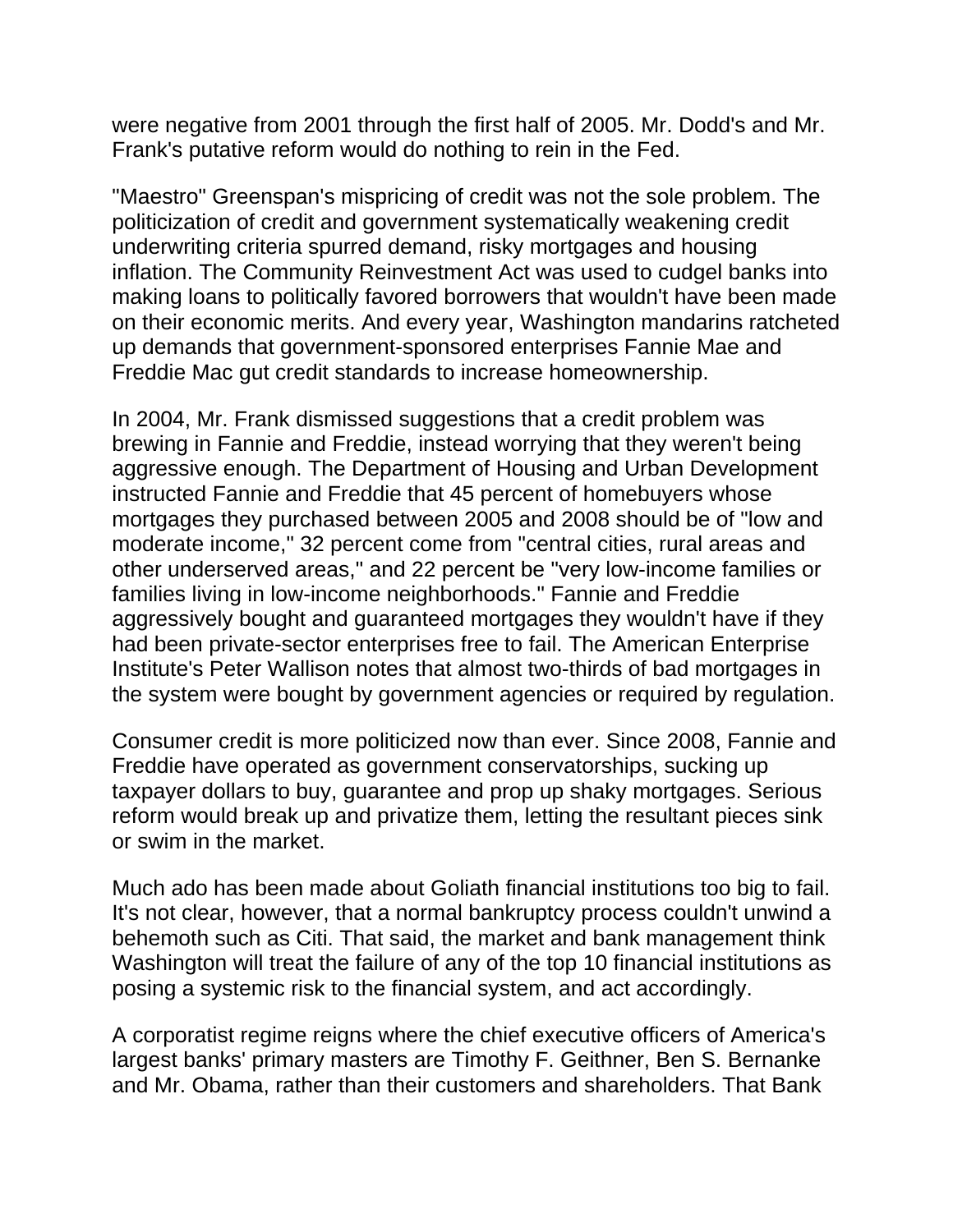of America's Brian T. Moynihan decided that spending five of his first 13 days as chief executive in Washington was the best way of defending his shareholders was telling, and troubling.

As Bank of England governor Mervyn King noted, if a bank is too big to fail, it's too big. Better for gargantuan financial institutions to be broken up into pieces - each striving to prosper but permitted to fail - rather than operating as politicized wards of the state. The market is a relentless and ruthless regulator. Businesses that don't use their resources efficiently to satisfy and even delight consumers or that take improvident risks with their shareholders' and creditors' capital, go under, deservedly.

Messrs. Dodd, Frank and Obama should spell out what is too big to fail and why. Any serious legislation to reduce the risk of another financial crisis should break up institutions above the threshold.

The financial system regulatory overhaul also would establish a Consumer Financial Protection Agency to lord over consumer credit, stifling innovation and consumer choice. Five commissars would be drawn from the rainbow of anti-market and anti-consumer-sovereignty activist groups. The agency would tax industry and dictate products' structure - how they're sold and what practices are "fair." Financial institutions would have to limit what could be offered to consumers based on an assessment of their sophistication. It would mean in a world in which Americans can vote, join the Army and serve on a jury, they can't be trusted to pick a credit card.

At the 11th hour, Senate Majority Whip Richard J. Durbin added an amendment to regulate punitively card payment networks such as MasterCard and Visa in Mr. Dodd's bill - an amendment extraneous to Wall Street reform. It would impose price controls on debit and prepay card acceptance fees, including interchange fees, which payment networks use to balance participation of card issuance and acceptance, and network fees paid by merchants. They would be capped close to actual incurred incremental processing costs, which arguably are near zero. Mr. Durbin's harsh regulatory regime is worse than the traditional public utility model under which, generally, development and operating costs can be recovered.

It would, however, exempt thousands of financial institutions with less than \$10 billion in assets, not because fees associated with their cards are